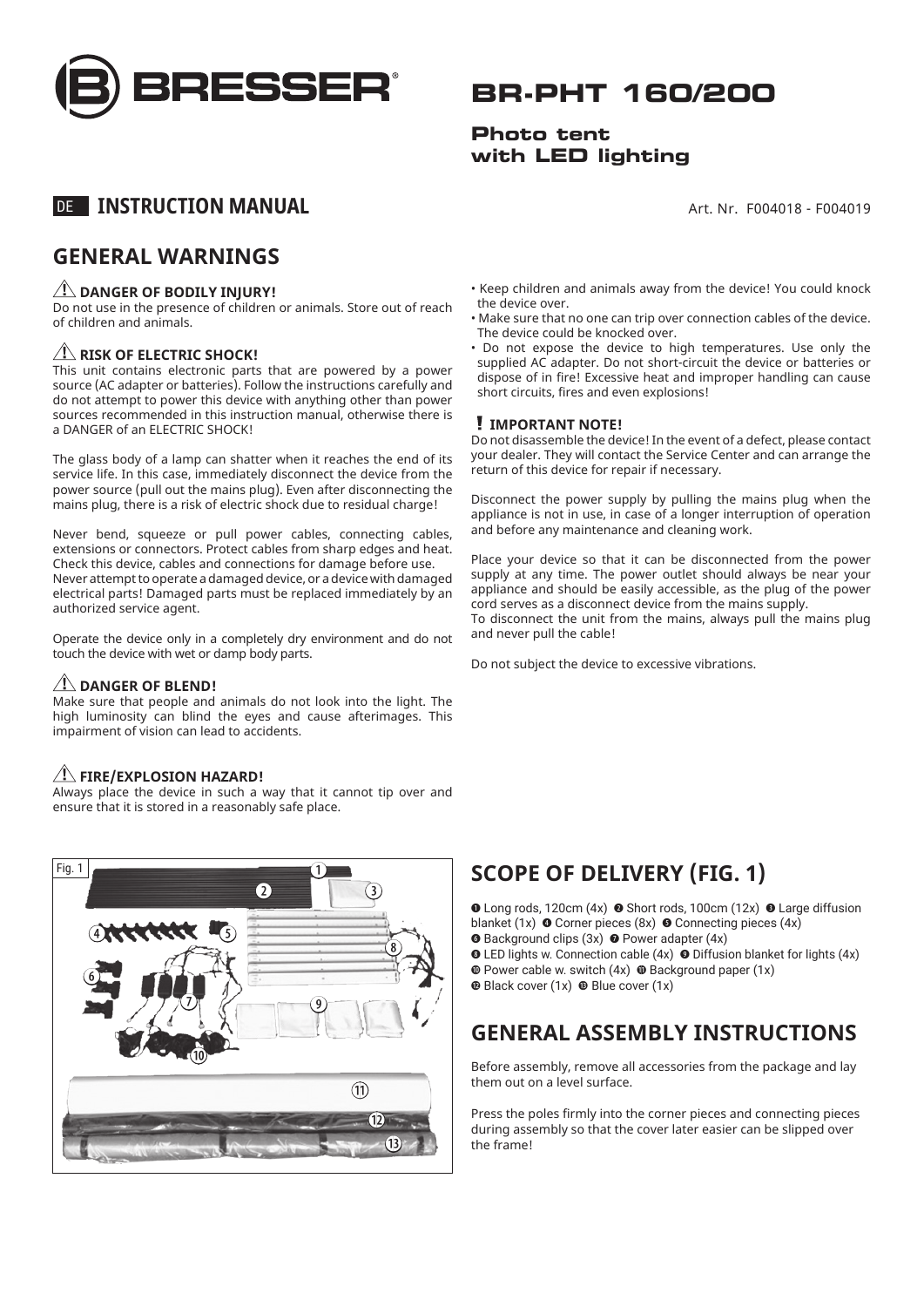

**Step 1:** Assemble the lower frame as shown. Assemble the vertical rods in the corners of the lower frame.



**Step 2:** Assemble the upper frame as shown and place it on the vertical bars of the lower frame.



**Step 3:** Open the straight zippers of the tent canvas so that it can be pulled over the frame more easily.



**Step 4:** Close the straight zippers again. Raise the photo tent. kllklk



**Step 5:** Hook the background clips to the back top tent pole as shown.



**Step 6:** Attach the background paper to the background clips.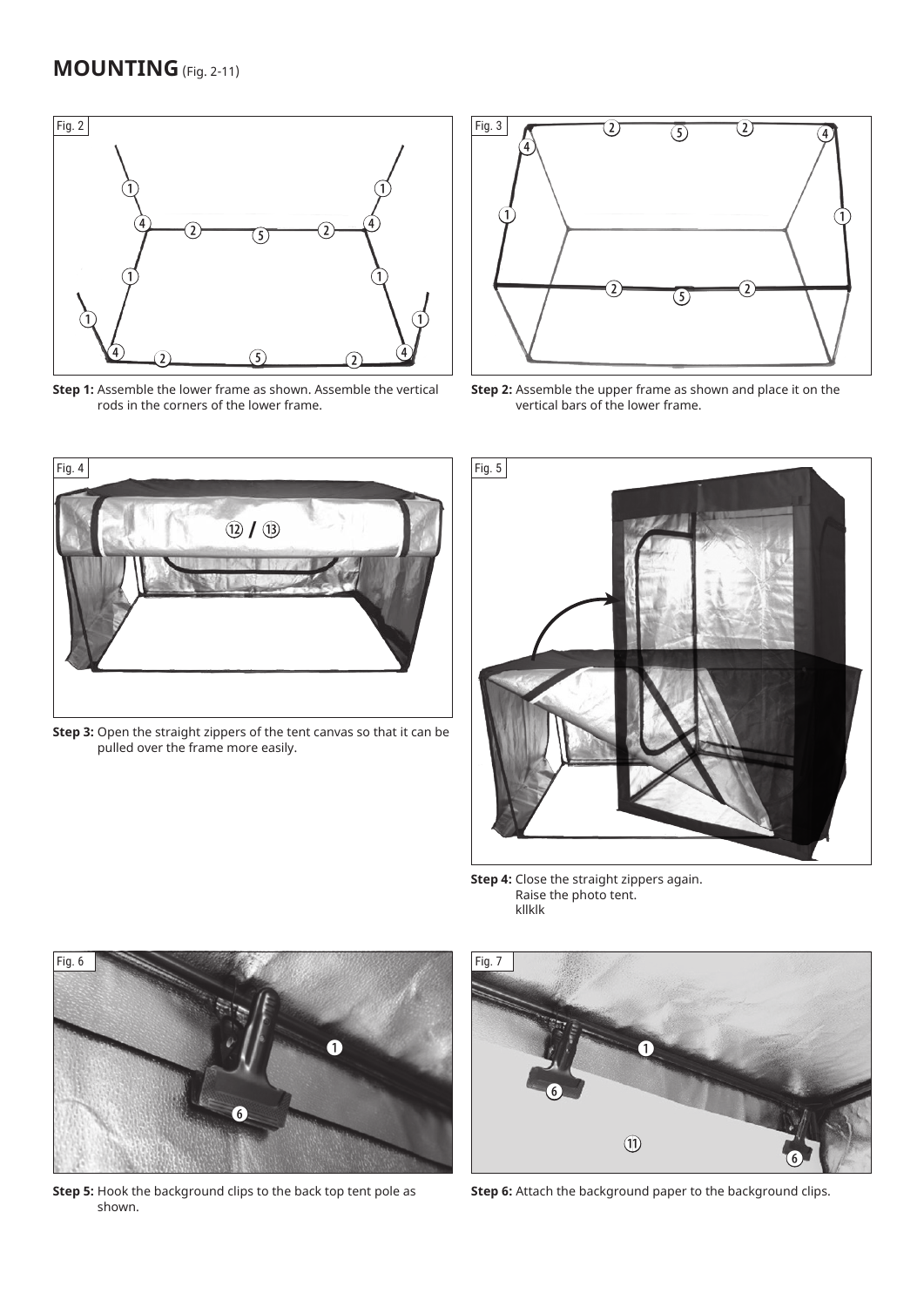

#### **Step 7:**

Attach the magnetic LED lights to the tent poles in the corners at a 45 degree angle. Depending on the motif, the luminaires can be moved individually.

#### TIP:

2 lamps per pole provide all-round lighting.



**Step 8:** (optional) Attach the diffusion cloths with hooks to the rods in front of the LED lights.

#### TIP:

The diffusion cloths create a softer, more even light.



**Step 9: Lead the connection cables of the lights through the holes in the tent canvas to the outside. Connect the connection cables to the mains adapters. Connect the power cables to the power adapters.**



Step 10: (optional) Attach the large diffusion cloth to the front (large opening) with Velcro.

- 1. Insert the Euro plug of the mains cable into the socket.
- 2. Switch on the lights using the switch on the mains cable.